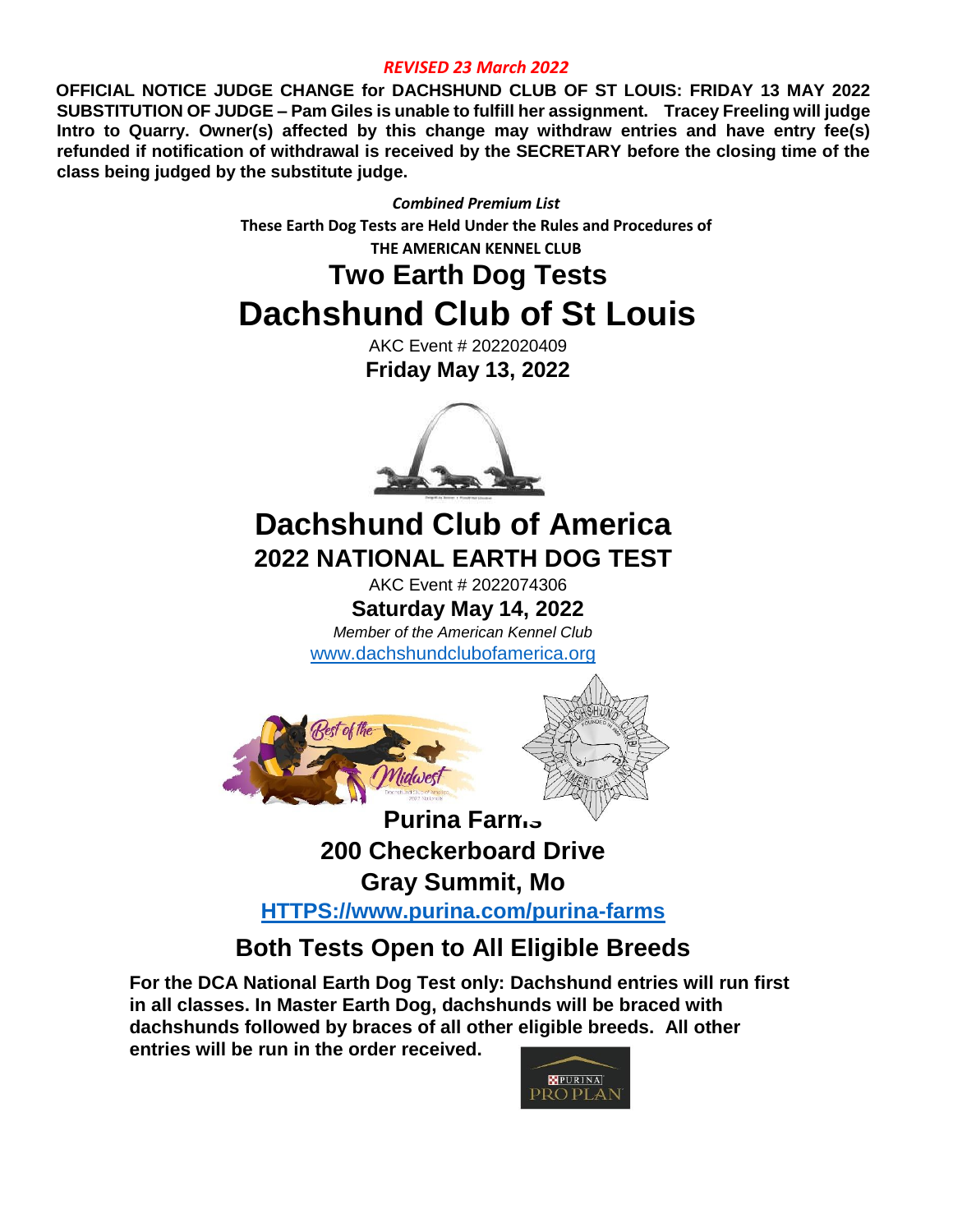### **Certification**

*Permission has been granted by the American Kennel Club for holding this event under American Kennel Club Rules and Regulations –* 

#### **CLASSES OFFERED IN BOTH TESTS**

#### **Non-Regular Class**

Intro to Quarry:

#### **Regular Classes**

Novice Earth Dog

Junior Earth Dog

Senior Earth Dog

Master Earth Dog

**TEST CHAIRPERSON (Both Tests): Pam Reed, 8300 Old Mill Rd, Troy IL, 62294, [pamreedcrook@aol.com](mailto:pamreedcrook@aol.com)**

**TEST SECRETARY (Both Tests) : Gerry Snyder 2505 Keim Road, New Athens Il 62264. [LHDOX2@aol.com](mailto:LHDOX2@aol.com)**

#### **DCA EARTH DOG COMMITTEE**

**Test Committee (DCSTL) Pam Reed, Kevin Fritz, Jackie Nicholas, Sally Burgess, Denny Van Hook, Thomas Crook and any other DCSTL member present at the test.**

**Test Committee (DCA) Pam Reed, Jackie Nicholas, Denny Van Hook, Randy Eltringham, Gerry Snyder, and any other DCA member present at the test.**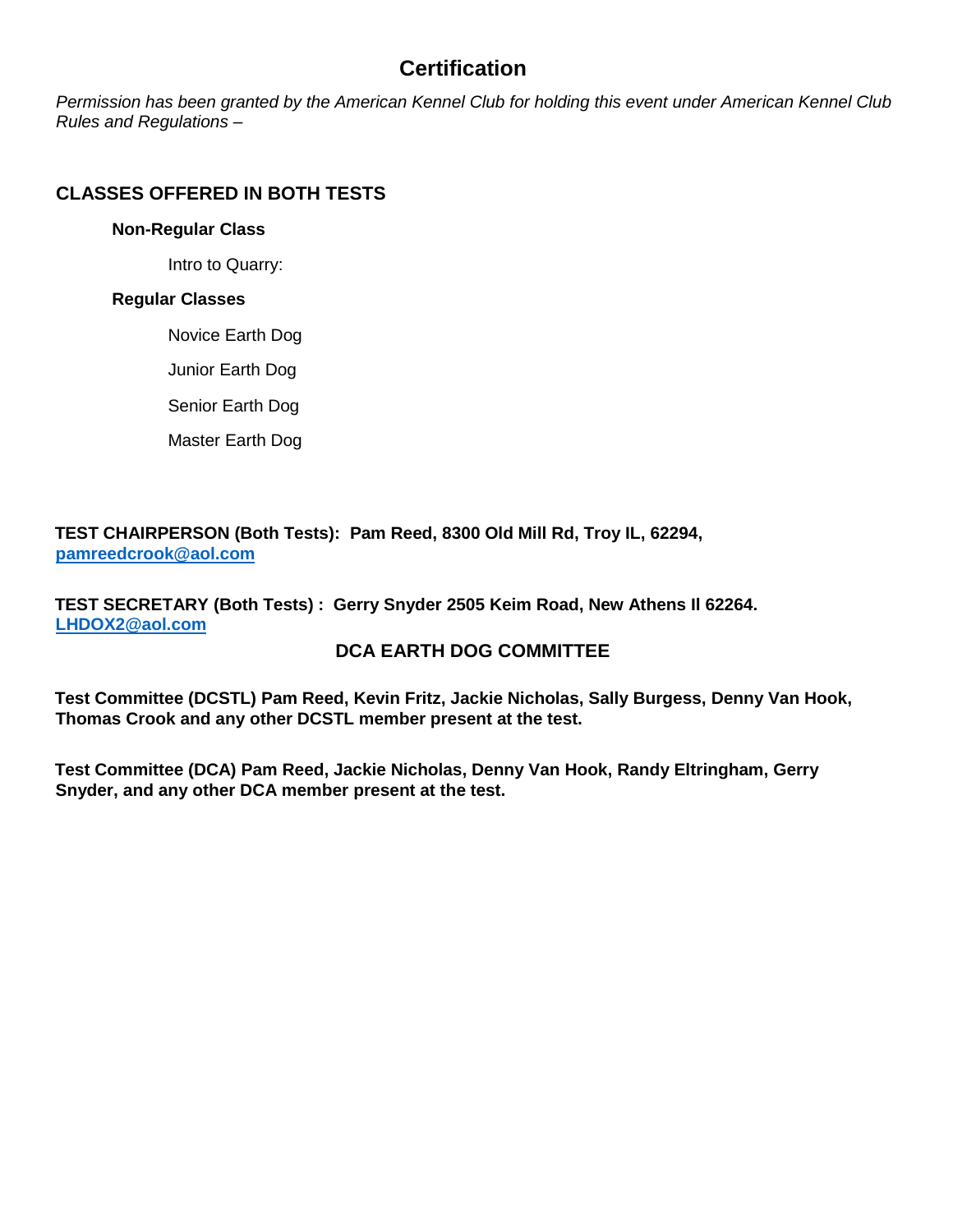## **JUDGES - Dachshund Club of St Louis**

**INTRO TO QUARRY:** Tracey Freeling, 5137 Shell Creek Dr, Ft Worth TX 76137  **NOVICE EARTH DOG:** Patty Burmeister, 2612 Old Dougherty Ferry Rd, Kirkwood MO 63122  **JUNIOR EARTH DOG:** Ken Hagmeuller, 2160 Bells Chapel Rd, Waxahachie Tx 75165  **SENIOR EARTH DOG:** Randy Eltringham, 6095 Deborah Dr, Warrenton VA 20187  **MASTER EARTH DOG:** Jody Dean 17336 Spoonville Dr, Wildwood Mo 63025

## **DACHSHUND CLUB OF ST LOUIS OFFICERS**

| President      | Deneice Van Hook    | 3 Deerwood Trail, Fairview Heights IL 62208 |
|----------------|---------------------|---------------------------------------------|
| Vice-President | Cassie Myers        | 6 Executive Dr Millstadt II 62260           |
| Treasurer      | Pam Reed            | 8300 Old Mill Rd, Troy MO 62294             |
| Secretary      | <b>Gerry Snyder</b> | 2505 Keim Road, New Athens IL 62264         |

### **JUDGES - Dachshund Club of America**

| <b>INTRO TO QUARRY:</b> Celli Jones, 2501 Roosevelt Ave, Thornton CO, 80229         |
|-------------------------------------------------------------------------------------|
| NOVICE EARTH DOG: Connie Fisher, 3820 Crums Church Rd, Berryville VA 22611          |
| <b>JUNIOR EARTH DOG:</b> Ashley Dumas: 1452 SANTA ANITA BLVD, IRVING, TX 75060-4793 |
| SENIOR EARTH DOG: Carolyn Lewis: 10216 316TH AVE, PRINCETON, MN 55371-4634          |
| <b>MASTER EARTH DOG:</b> Krista Williams, 1270 KILDALE SQ N COLUMBUS, OH 43229-1307 |

## **DACHSHUND CLUB OF AMERICA OFFICERS**

| President                      | Carl Holder          | 130 Redoak Drive, Lumberton, TX 77657     |
|--------------------------------|----------------------|-------------------------------------------|
| 1 <sup>st</sup> Vice-President | Denny Van Hook       | 3 Deerwood Trail Fairview Hts IL 62208    |
| 2 <sup>nd</sup> Vice President | Fran Colonna         | 700 Maple Lane, Lansing, KS 66043         |
| Treasurer                      | Ken Levinson         | 8155 East Galinda Drive, Tucson, AZ 85750 |
| <b>Corresponding Secretary</b> | <b>Cheryl Shultz</b> | 3817 Seven Oaks Drive, Corona, CA 92881   |
| <b>Recording Secretary</b>     | Sandy Arnold         | 3709 E South Ct Bloomington IN 47401      |

### **ENTRY FEES**

All pre-entries are to be received by 6:00 pm Central Time, Wednesday, April 20, 2022. Day of Test entries will be accepted ½ hour prior to posted class time.

**Please make checks payable to DCSTL for both Friday and Saturday and mail to: TEST SECRETARY (Both Tests) : Gerry Snyder 2505 Keim Road, New Athens Il 62264.**

**\*\*\* Note: Signature must be waived for FedEx/Express Mail deliveries \*\*\***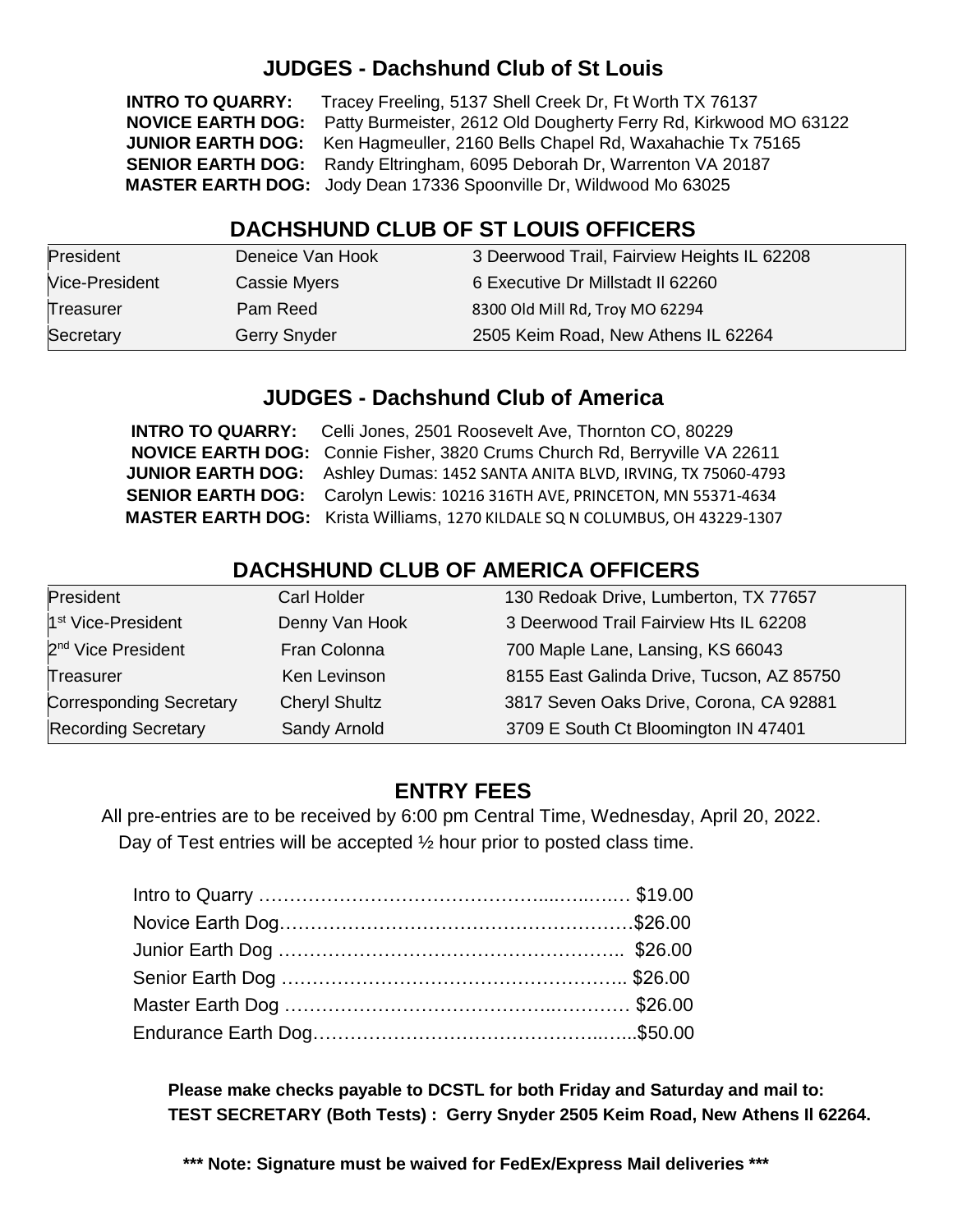# **Prize List**

#### **Both Tests**

All qualifiers in each regular class will receive a rosette and qualifiers in Intro to Quarry will receive a flat ribbon

#### . **DCSTL**

A special gift donated by Randy Eltringham of Turning Point Kennel will be awarded for each Dachshund earning a new title. A dog toy for all qualifying Dogs in a regular class is offered by DCSTL

## **DCA National Test Only**

**The DACHSHUND CLUB OF AMERICA, INC. offers, OPEN TO ALL DACHSHUNDS for outright award, its Brass Sunburst Medallion to any Dachshund completing its title at this event.** 

## **CLOSING TIMES AND ORDER OF JUDGING (Both Days)**

| (Please check in with Secretary prior to start of class) |                                   |                                      |                                       |                              |
|----------------------------------------------------------|-----------------------------------|--------------------------------------|---------------------------------------|------------------------------|
| <b>Master Earth Dog</b><br>$8:00$ AM                     | <b>Intro to Quarry</b><br>8:30 AM | <b>Senior Earth Dog</b><br>$9:30$ AM | <b>Novice Earth Dog</b><br>$11:00$ am | Junior Earth Dog<br>11:30 AM |
| DON'T BE LATE - LATE ENTRIES CANNOT BE ACCEPTED.         |                                   |                                      |                                       |                              |

At the DCSTL Test the running order in each class will be determined by the order in which entries are received. Master bracing will be random draw. At the DCA National Test the running order will be dachshunds first in all classes. Master bracing will be random draw of dachshunds first followed by random draw of remaining eligible breeds. Dogs not present when called will be moved to the end of class running order with the exception of Master class. Where possible, multiple entries in the same class by the same handler will be separated. Any dog not present within 5 minutes after its brace is called will be marked absent. The Earth Dog Test Committee reserves the right to make changes to the running order to expedite this event.

#### **AKC Recognized Earth Dog Breeds**

American Hairless Terrier, Australian Terrier, Bedlington Terrier, Border Terrier, Cairn Terrier, Cesky Terrier, Dachshund, Dandie Dinmont Terrier, Glen of Imaal Terrier, Jagdterrier, Japanese Terrier, Lakeland Terrier, Manchester Terrier, Miniature Bull Terrier, Miniature Pinscher, Miniature Schnauzer, Norfolk Terrier, Norwich Terrier, Parson Russell Terrier, Rat Terrier, Russell Terrier, Scottish Terrier, Sealyham Terrier, Silky Terrier, Skye Terrier, Smooth Fox Terrier, Teddy Roosevelt Terrier, Welsh Terrier, West Highland White Terrier, Wire Fox Terrier, Yorkshire Terrier.

A complete copy of the "*Regulations for Earth Dog Tests for Small Terriers and Dachshunds*" can be obtained by contacting The American Kennel Club or by visiting [www.akc.org.](http://www.akc.org/)

The safety of the dogs is our primary concern. By entering this test, exhibitors acknowledge that they are familiar with the rules and regulations of this event.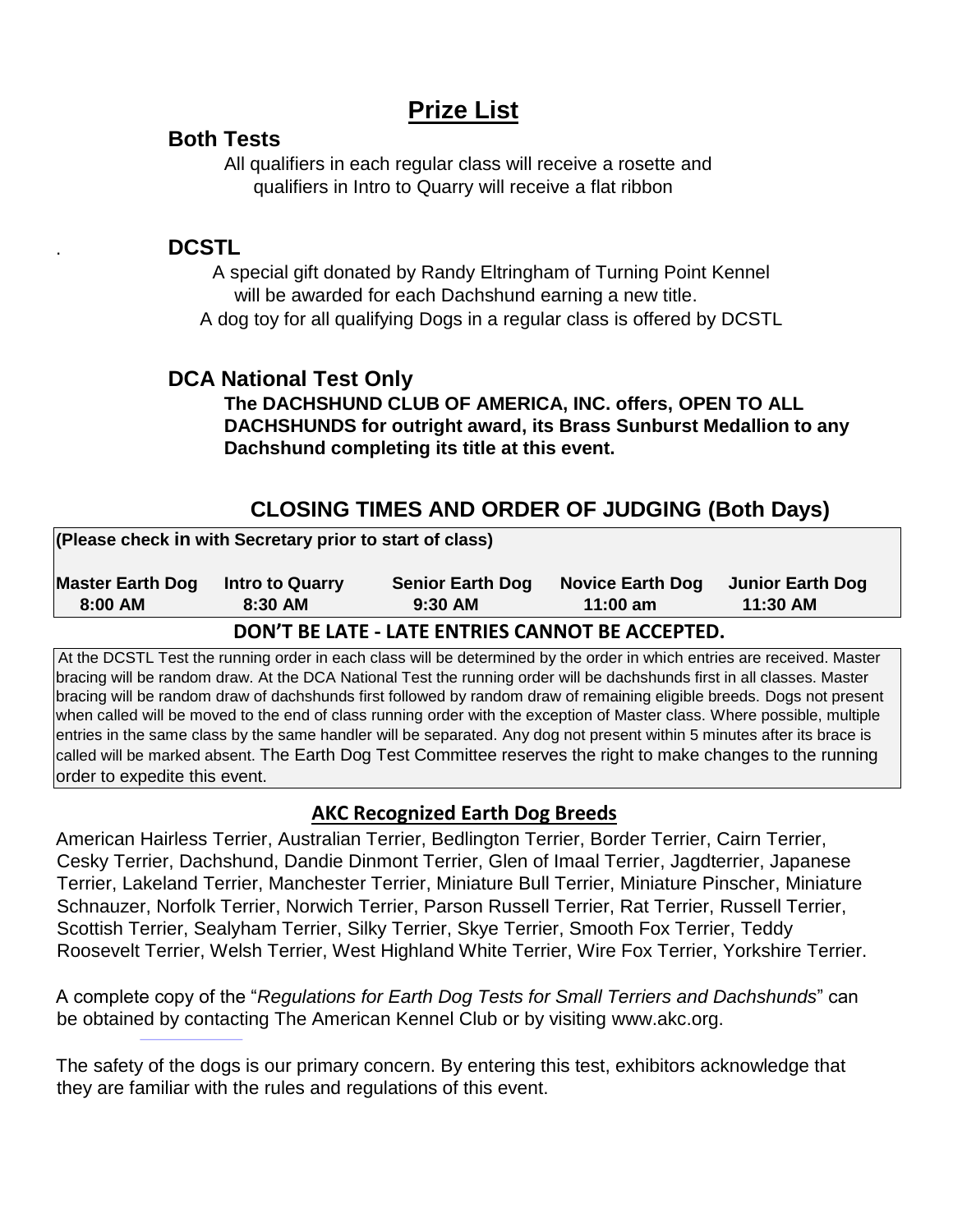### **The Dachshund Club of America does NOT agree to arbitrate claims as set forth on the official AKC entry form for this event**.

#### **NOTICE TO EXHIBITORS**

**ENTRIES NOT ON OFFICIAL AKC ENTRY FORMS OR PHOTOCOPIES OF ENTRY FORMS** without the Agreement and Rules on the Official AKC Entry Forms are **NOT ACCEPTABLE**. Unsigned entries or entries with missing information other than the dog's call name will be returned.

**TELEPHONE, FAXED, INCOMPLETE AND UNSIGNED ENTRIES** cannot be accepted. **NO ENTRY SHALL BE MADE, AND NO ENTRY SHALL BE ACCEPTED THAT SPECIFY ANY CONDITIONS AS TO ITS ACCEPTANCE:** Express mail entries must include signature permitting them to be left at the secretary's address without the recipient's signature.

**ERRORS ON ENTRY BLANKS**: Owners are responsible for errors in making out entry forms, and no entry fee will be refunded in event of such errors or cancellation of entries after trial has closed.

**ENTRY FEES AND ALL OTHER FEES MUST BE PAID IN U.S. FUNDS. No Canadian checks. ENTRIES RECEIVED WITHOUT FEES** will not be accepted. **RETURNED CHECKS** do not constitute a valid entry fee. A charge of no less than \$25.00 will be made for each returned check.

**ENTRY FEES SHALL NOT BE REFUNDED** in the event that a dog is absent, disqualified, excused by Veterinarian or Judge, or barred from competition by action of Trial Committee. No entry fees will be returned if the test cannot start or be completed due to an act of God or any cause beyond the control of the Test Committee.

**JUDGES ARE NOT REQUIRED TO WAIT FOR DOGS.** The owner of each dog is solely responsible for having it ready when it is to be judged. The club has no responsibility for providing service through a public address system or stewards or runners for the purpose of calling or locating dogs that are not present when required. If handlers have a conflict and so inform the gate steward, every effort will be made to accommodate them.

**THE OWNER OR HANDLER ENTERING A DOG IN THESE TESTS DOES SO AT HIS OR HER OWN RISK** and agrees to assume responsibility for any damage caused by him/her or by his/her dog. He/she also agrees to abide by all rules set forth in this premium list. **DCA and DCSTL: will not be responsible for any accidental injury or loss to participants, their dogs, or their property while participating in these events.** 

**DOGS MUST BE AT LEAST 6 MONTHS OLD.** AKC registered dogs, dogs with ILP or PAL numbers of eligible breeds that are spayed or neutered or have a Limited Registration may participate. Only completed entry forms, including Registration, ILP or PAL numbers will be accepted.

**BITCHES IN SEASON ARE NOT ELIGIBLE FOR ENTRY.** Pre-entry fees for bitches that come into season will be refunded until closing time of the class. After a class closes, entry fees will not be refunded.

**NO DOG** shall be allowed inside the test area until his or her judging time OR within 100 feet of test areas while classes are being run.

**EXCESSIVE BARKING** will result in exhibitors being asked to quiet their dogs. Repeated requests to control barking may result in the exhibitor being asked to leave the grounds.

**SPECTATORS shall be allowed outside the test area** provided that they are quiet and not distract the dogs.

**ALL DOGS** are to be on leash or confined to exercise pens while on the test grounds unless under judgement. Please be considerate of others when setting up ex-pens. Space should be condensed as much as possible. **NO FLEXI-LEADS PERMITED** in or around the dens.

**PLEASE BRING WEATHER APPROPRIATE GEAR**. Tests are run rain or shine. In the event of natural disaster or other circumstances which may deem it too dangerous to safely hold the event, entry fees will not be refunded.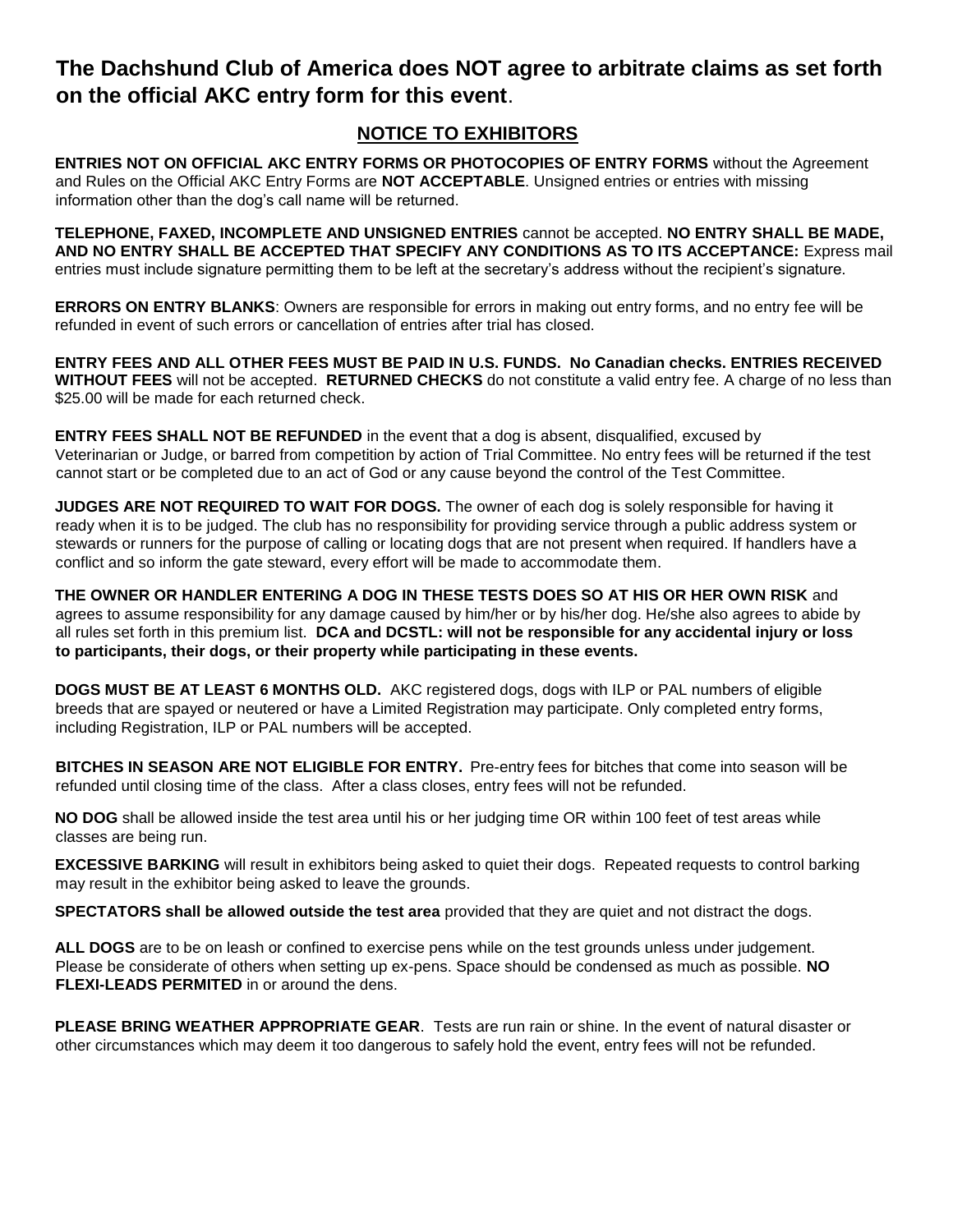## **Veterinary Services**

**Pacific Animal Hospital** 450 Flier Dr, Pacific, MO 63069 636-257-2100

**Veterinary Services after 5 PM** on Friday or noon on Saturday

**Animal Emergency Clinic** 9937 Big Bend Rd, St Louis MO 63122 314-8227600

**Directions to the Animal Emergency Clinic:** Take Hwy I-44 East to Big Bend Rd.

Turn right on Big Bend. The Emergency Clinic is on the left-hand side.

## **TEST SITE AND FACILITIES**

Purina Farms earth dog dens are permanently in the ground. The area around Intro to Quarry, Novice, Junior and the Senior Den are fenced but the primary Master den is not fenced. There will be port-a-lets available. Registration will be done under Pop-Up Tents. There is some shade available and ample parking but you may need to provide shade for your dogs. Water is available nearby. You will need to crate inside your vehicle or use ex- pens. There will be adequate trash cans located throughout the area, so **please remember to pick up after your dogs**. Please pick up any trash and dispose of it in the cans as well.

## **GROUNDS AVAILABILITY**

The grounds will be available after 3 pm CDT Thursday May 11, 2022. The gates will be closed for security reasons at 8:00 pm unless prior arrangements are made. There will be no practice in the dens either prior to or after the tests.

## **BREAKFAST & LUNCH**

A light breakfast (Danish/water) will be available courtesy of the Dachshund Club of St Louis. Lunch is available for purchase in advance (see attached form). The Purina Café in the Event Center may be open during these tests but that is not guaranteed at this time.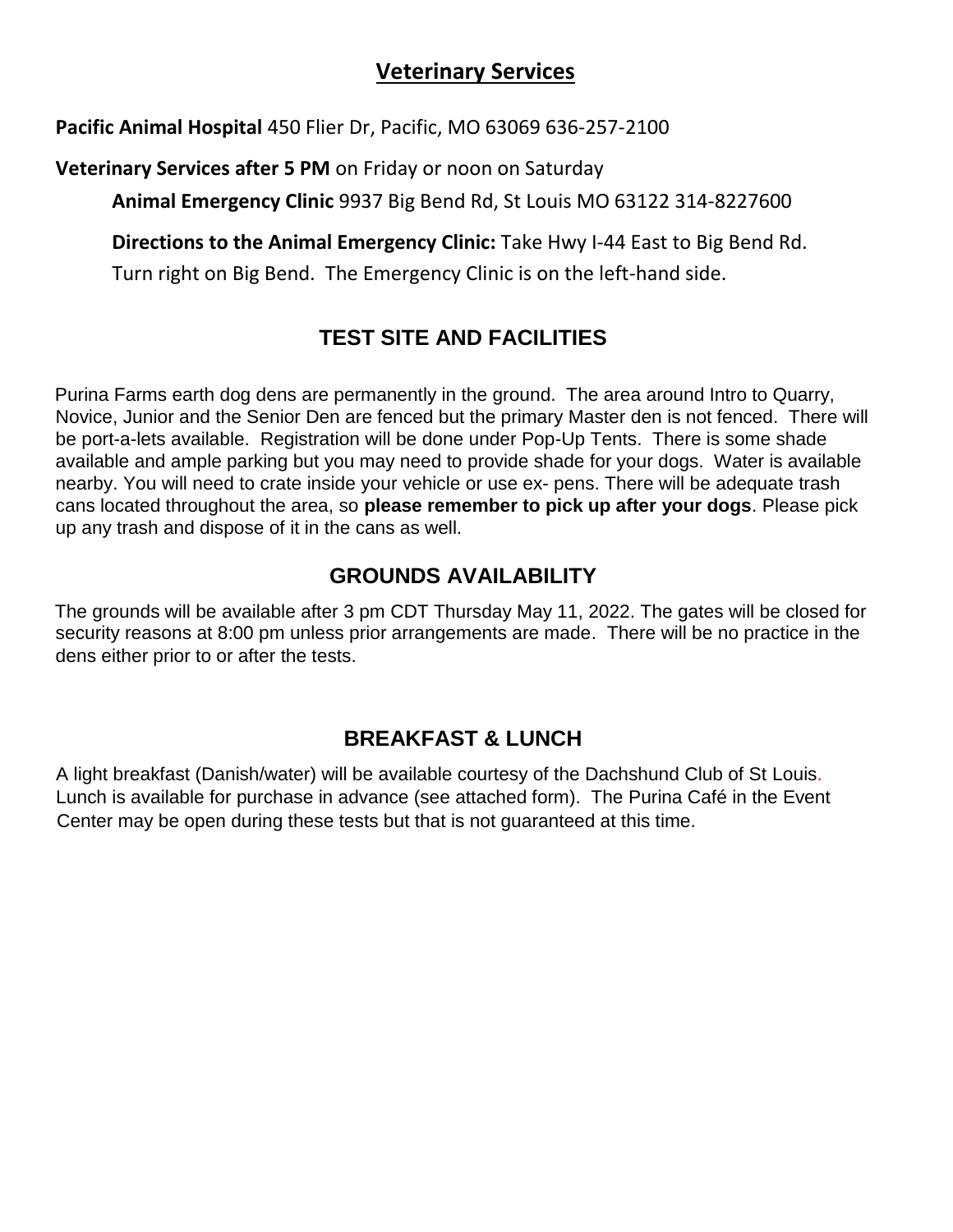#### **LOCAL HOTELS**

Hotel policies vary. Please check with local hotels on their pet policy when making your reservation. The committee reserves authority over behavior at the hotel in addition to the event grounds. Please be a courteous guest so hotels will continue to welcome exhibitors in the future.

| Holiday Inn at Six Flags, | Eureka MO.  | 800-782-8108 |
|---------------------------|-------------|--------------|
| Comfort Inn               | Pacific MO  | 636-257-4600 |
| Eureka Super 8            | Eureka MO   | 800-800-8000 |
| Econo Lodge at Six Flags  | Eureka MO   | 800-251-1962 |
| Wildwood Hotel            | Wildwood MO | 636-733-9100 |
| <b>Budget Lodging</b>     | St Clair MO | 636-629-1000 |
| Drury Inn                 | Fenton MO   | 636-343-7822 |
|                           |             |              |

**For those staying at area motels:** Most earth dog competitors are model guests, but it is becoming increasingly difficult to find motels that will accept pets due to bad experiences with excessive barking and failure to clean up after dogs. Please make it possible to have tests in the future. Never leave your dog(s) unattended in a motel room and please clean up after them. Your entry in future tests may be affected by failure to abide by these rules.

#### **RV/CAMPING**

RV camping on campus is managed by Purina, Reservation information is available at <http://www.dachshundclubofamerica.org/dca-2022/>Please ensure you indicate you will need a space during earth dog. You may be required to relocate your rig after the tests to the Event Center.

#### **Other Campgrounds in the Area**

| Jellystone Park Campground     | Eureka MO       | 636-938-5925 |
|--------------------------------|-----------------|--------------|
| <b>KOA Campground</b>          | Pacific MO      | 636-257-3018 |
| <b>Robertsville State Park</b> | Robertsville MO | 636-257-3788 |

**Bring water, shade and shelter** for you and your dogs. These tests will be run rain or shine.

#### **DIRECTIONS TO Purina Farms is available at**

**<https://www.purina.com/purina-farms-directions-hours>**

**VOLUNTEERS**: In order for these tests to run smoothly we would appreciate your help. **NO EXPERIENCE NECESSARY.** We will be glad to train you. We will ensure the schedule is adjusted to allow time for all volunteers to run their own dogs.